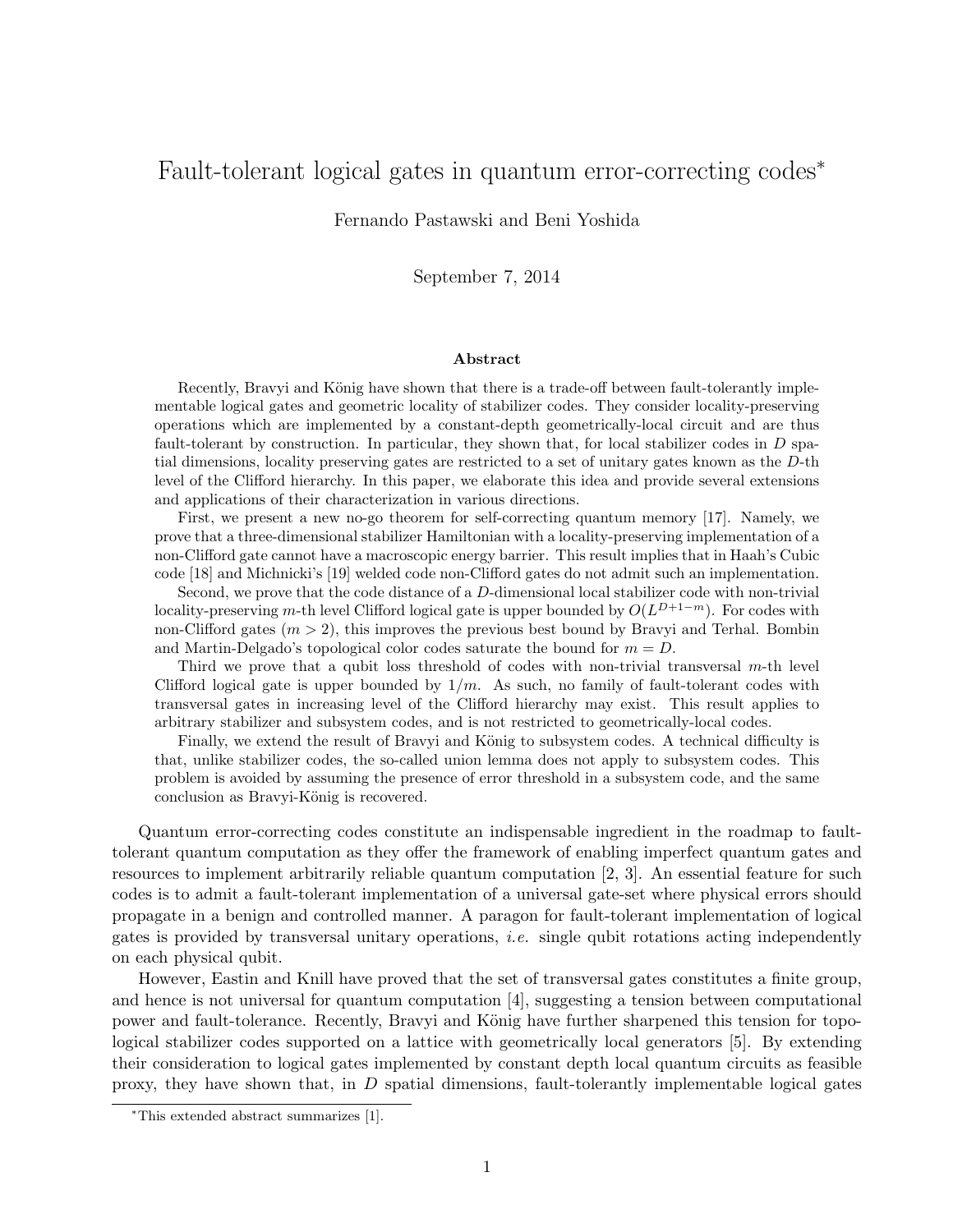are restricted to a set of unitary gates, known as the  $D$ -th level of the Clifford hierarchy [6]. This result establishes a connection between two seemingly unrelated notions; fault-tolerance and geometric locality.

The result by Bravyi and König (BK) is motivated by considerations of topological stabilizer codes, which are also likely to suggest a host of future generalizations. In this paper, we begin to address open questions posed by the work of Bravyi and König.

**Clifford hierarchy.**- As in BK [5], the tensor product Pauli operators on n qubits (denoted by Pauli =  $\langle X_j, Y_j, Z_j \rangle_{j \in [1,n]}$  and the corresponding Clifford hierarchy [6] will play a central role. We provide a formal definition for the m-th level of the Clifford hierarchy  $\mathcal{P}_m$ .

**Definition 1.** We define the **Clifford hierarchy** as  $\mathcal{P}_0 \equiv \mathbb{C}$  (i.e. global complex phases), and then recursively as

$$
\mathcal{P}_{m+1} = \{ U : \forall P \in \text{Pauli}, \ UPU^{\dagger}P^{\dagger} \in \mathcal{P}_m \}. \tag{1}
$$

Note that despite using a commutator in place of conjugation, the above definition coincides with the usual one for  $m \geq 2$  [6, 5].  $\mathcal{P}_1$  is a group of Pauli operators with global complex phases.  $\mathcal{P}_2$ coincides with the *Clifford group* and includes the Hadamard gate  $H$ ,  $\pi/2$  phase shift and the CNOT gate.  $\mathcal{P}_3$  includes some non-Clifford gates such as  $\pi/4$  phase shift and the Toffoli gate.  $\pi/2^{m-1}$  phase shift belongs to  $\mathcal{P}_m$ . Note that  $\mathcal{P}_m$  is a set and is not a group for  $m \geq 3$ .

The Gottesman-Knill theorem assures that any quantum circuit composed exclusively from Clifford gates in  $\mathcal{P}_2$ , with computational basis preparation and measurement, may be efficiently simulated by a classical computer [7]. In contrast, incorporating any additional non-Clifford gate to  $\mathcal{P}_2$  results in a universal gate set. In theory, gates in the Clifford group can be implemented with arbitrarily high precision by using concatenated stabilizer codes [8] or topological codes. Realistic systems also offer decoherence-free implementation of some Clifford gates. For this reason, it is important to fault-tolerantly perform *non-Clifford* logical gates outside of  $\mathcal{P}_2$ .

### Summary of results

Let us now summarize the main contributions of this work. We provide a self-contained and arguably simpler derivation of BK's result. We derive a new technical lemma which is the key to assess faulttolerant implementability of logical gates for both stabilizer and subsystem [20, 21] error-correcting codes. In addition, there are four original contributions which we now outline.

No-go result for self-correction.- First of all, we show that the property of self-correction imposes a further restriction on logical gates implementable by constant depth local circuits. Namely, we find that the assumption of having no string-like logical operators reduces the level of the implementable Clifford hierarchy by one with respect to BK's result.

Theorem 2. [Self-correction] If a stabilizer Hamiltonian, consisting of geometrically-local boundednorm terms in D spacial dimensions, has a macroscopic energy barrier, the set of logical gates, admitting a locality-preserving implementation, is restricted to  $\mathcal{P}_{D-1}$ .

This theorem allows us to obtain a new no-go result for self-correcting quantum memory in three spatial dimensions; a three-dimensional topological stabilizer Hamiltonian with a locality-preserving non-Clifford gate cannot simultaneously have a macroscopic energy barrier. The result establishes a somewhat surprising connection between ground state properties and excitation energy landscape. While technically simple, this observation is arguably the most interesting.

Upper bound on code distance.- Our second result concerns a tradeoff between the code distance and locality-preserving implementability of logical gates. Namely, we find that implementability of logical gates from the higher-level Clifford hierarchy reduces an upper bound on the code distance of a topological stabilizer code.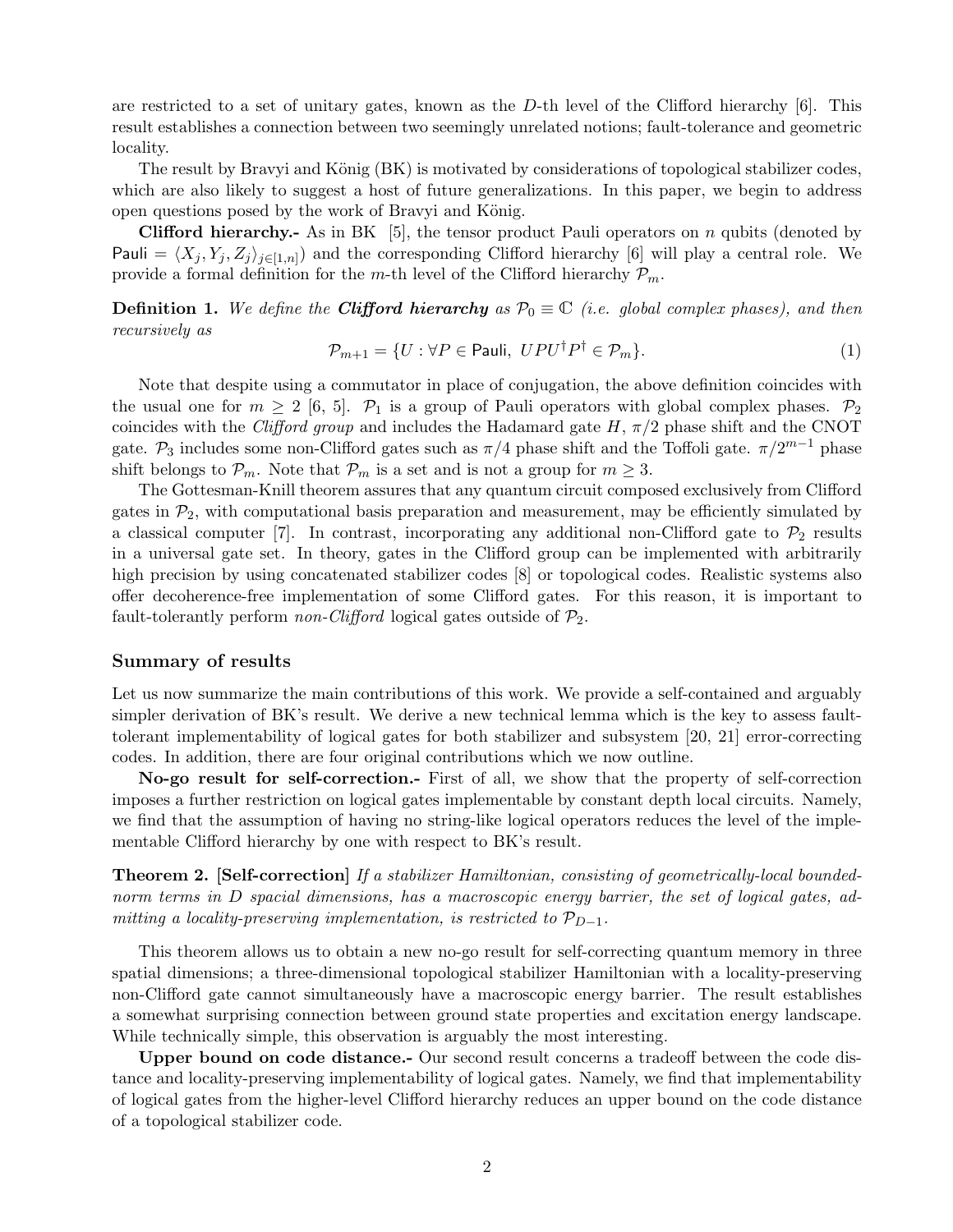Theorem 3. [Code distance] If a stabilizer code with geometrically-local generators in D spatial dimensions admits a locality-preserving implementation of a logical gate  $U \in \mathcal{P}_m$  for  $m \geq 2$  (but  $U \notin \mathcal{P}_{m-1}$ , then its code distance is upper bounded by  $d \leq O(L^{D+1-m})$ .

For a code with a non-Clifford gate  $(m > 2)$ , this result improves the previous best bound  $d \leq$  $O(L^{D-1})$  for topological stabilizer codes [10]. The bound is found to be tight for  $m = D$  as Bombin and Martin-Delgado's topological color codes saturates it [11, 12, 13, 14]. The theorem also applies to a topological subsystem code if its stabilizer subgroup admits a complete set of geometrically local generators. Such subsystem codes include Bombin's topological gauge color code [14].

Loss threshold.- Our third result relates the loss threshold in stabilizer and subsystem errorcorrecting codes with the set of transversally implementable logical gates.

**Theorem 4.** [Loss threshold] Given a family of subsystem codes with a loss tolerance  $p_l > 1/n$  for some natural number n. Then, any transversally implementable logical gate must belong to  $\mathcal{P}_{n-1}$ .

We would like to emphasize that the above theorem does not assume geometric locality of generators or lattice structures, and holds for arbitrary stabilizer and subsystem codes.

Subsystem code and the Clifford hierarchy.- Finally, the main technical result is to generalize BK's result to subsystem codes with local generators. A difficulty is that the so-called union lemma does not apply to a topological subsystem code [15, 16]. Minimal supplementary assumptions, such as a finite loss threshold for the code and a logarithmically increasing code distance, are required in order to recover the same thesis as BK's for locality-preserving logical gates.

Theorem 5. [Subsystem code] Consider a family of subsystem codes with geometrically local gauge generators in D spatial dimensions such that the code has a constant loss threshold and a code distance growing at least logarithmically in the number of physical qubits. Then, any locality-preserving logical unitary, fully supported on an m-dimensional region  $(m \leq D)$ , has a logical action included in  $\mathcal{P}_m$ .

Supplementary assumptions arise from considerations on fault-tolerance of the code. A finite loss threshold is necessary for a finite error threshold against depolarization. A logarithmically increasing code distance is necessary for the recovery failure probability to vanish at least polynomially in the number of physical qubits. Supplementary assumptions are not required for subsystem codes with geometrically local stabilizer generators as the union lemma holds for such codes.

#### **Conclusions**

We have provided several extensions of BK's characterization of fault-tolerantly implementable logical gates. Our results are summarized as follows: (i) A three-dimensional stabilizer Hamiltonian with a fault-tolerantly implementable non-Clifford gate is not self-correcting. (ii) The code distance of a D-dimensional topological stabilizer code with non-trivial m-th level logical gate is upper bounded by  $O(L^{D+1-m})$ . (iii) A loss threshold of a subsystem code with non-trivial m-th level transversal logical gate is upper bounded by  $1/m$ . (iv) Fault-tolerantly implementable logical gates in a D-dimensional topological subsystem code belong to the  $D$ -th level  $\mathcal{P}_D$  in the presence of a finite error threshold.

While our results impose important constraints on the resources necessary to achieve universal fault-tolerant quantum computation they definitely do not exclude it. They are a guide to constructing a checklist of necessary resources. In particular, the non-local classical processing associated to gaugefixing [22] in gauge-color codes [23] or for magic state distillation [24] or using complementary notions of transversality in concatenated codes [25] are some of the possible avenues to avoid the hypotheses of our results and achieve universal computation assuming reasonable sets of resources.